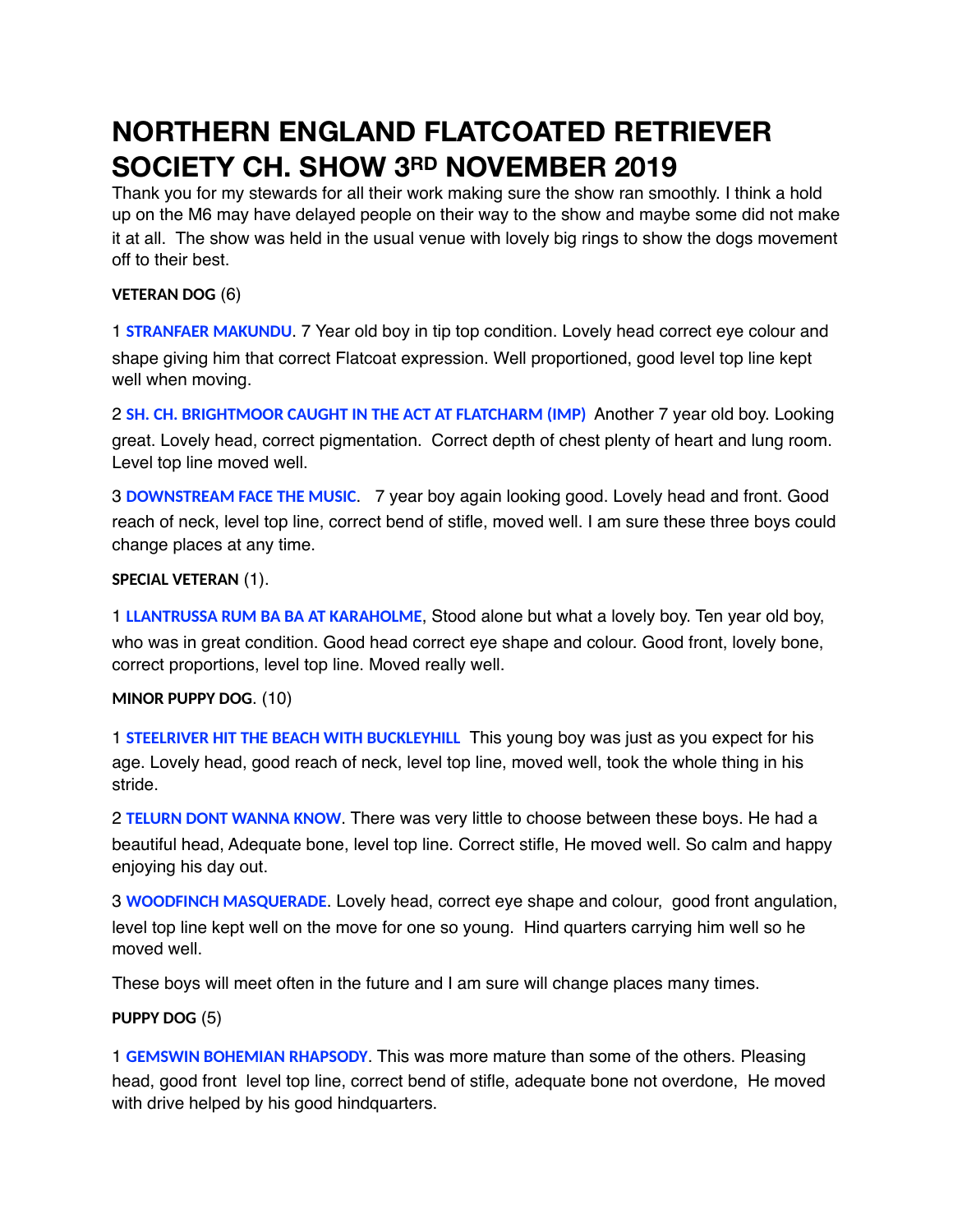#### 2 **STEELRIVER HIT THE BEACH WITH BUCKLEYHILL**.

3 **OLLIEART'S THE ALCHEMIST**. Pleasing head correct eye shape and colour, good front. Kept his top line on the move. There was little to choose between these boys.

#### **JUNIOR DOG** (5)

1 **FLATCHARM MR BRIGHTSIDE** This boy had a lovely head, correct front, good lay of shoulders, level top line, correct loin to rib proportions, correct stifle, moved well for his age, like all young dogs just needs time to get everything under control.

2 **BLACKLAKE BLACK PRINCE** Another promising boy, taking everything in his stride. Good head correct eye shape and colour, good front, level top line, correct depth of chest, moved well.

3 **BLACKLAKE ANGELO FOR GAYPLUME**. Litter brother to number 2, little to choose between them. Another promising young man. Correct proportions loin to ribs, good hind quarters, level top line, Good head, correct eye shape and colour. Moved well.

#### **YEARLING DOG** (7)

1 **LIZZLOG SHOTGUN HARRY**, Lovely dog in great proportions, not overdone in any way., good head eye shape and colour, good reach of neck, correct shoulder placement, level top line, Well muscled upper thigh which showed when he moved around the ring with great drive.

2 **SATINBLAZE CRACKSMAN FOR BLACK TOFT JW. AI.** Another good quality head, good front, reach of neck into well laid shoulders, level top line correct tail set, deep chest plenty of room for heart and lungs. Strong hind quarters moved well.

#### 3 **BLACKLAKE BLACK PRINCE**

#### **NOVICE DOG**. (6)

1 **STEELRIVER HIT THE BEACH WITH BUCKLEYHILL.** Winner of minor puppy.

2 **HIGHTYNE UNFORGETTABLE AT BRAEMIST**. Another good dog very little between these boys. Good head, correct front well proportioned. Level top line correct tail set, moved well.

3 **RAVENCRAG GREAT NORTHERN STAR**. A good dog, good head nicely moulded, good lay of shoulder, adequate bone, balanced boy who moved well.

#### **GRADUATE DOG** (9)

1 **WISTASTON JET'S LEGACY AI.** Lovely dog classic head, well proportioned. Good reach of neck into well laid shoulders. Lots to like about this dog Moved really well.

2 **STRANFAER GET OVER IT JW**. This dog showed in really good condition, good head, correct front angulation, Level top line correct tail set. Moved well.

3 **RAINESGIFT TRUTH OR DARE** Dog of correct size, well balanced, level top line, strong hind quarters helped him move around the ring with drive.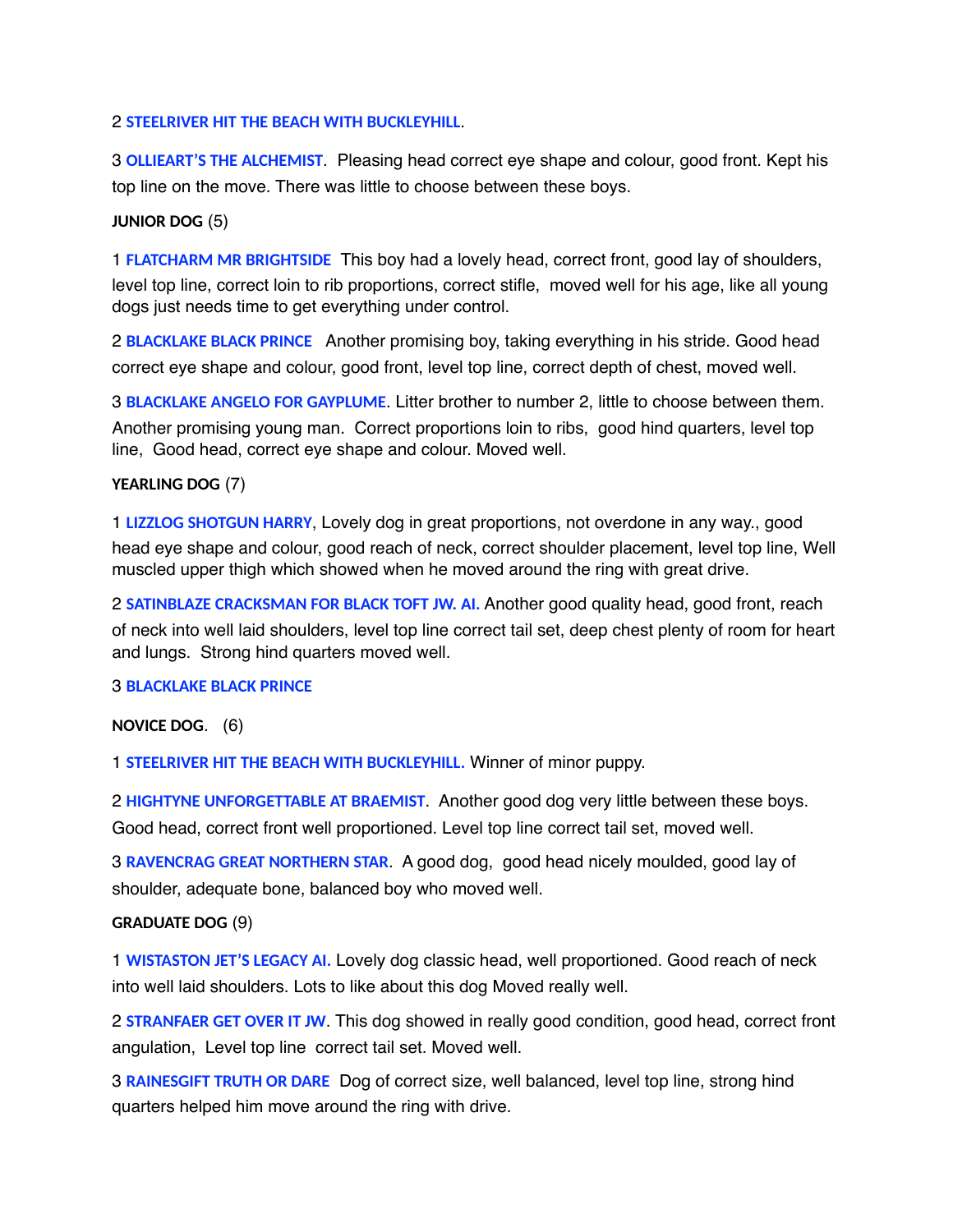### **POST GRADUATE DOG** (10)

#### 1. **GO WITH THE FLOW EBONY IN HARMONY AT QLOCONTRAIL (IMP NL) JW SHCM**.

Very balanced dog, showed in lovely condition, classic head, correct eye shape and colour, good front, good reach of neck, good depth of chest, well muscled hind quarters ensured he moved with drive around the ring. R.C.C

2 **TELURN COME FLY WITH ME TO RIVAGE**. Correct head, good eye shape and colour, balanced dog, good front and correct depth of chest. Level top line kept well on the move. Nicely muscled hind quarters moved with drive.

3 **WISTASTON THE BLACK DIAMOND AT HOWLINGALE**. Classic head nicely moulded. Well proportioned. Level top line correct tail set. Moved well. Three good dogs.

**LIMIT DOG** (14)

1 **PLAINFIRE'S THE CAPTAIN OF MY HEART IS STEELRIVER (IMP. CHE)** This dog for me is the blueprint for a Flatcoat. Correct size, balanced dog, fit for life, fit for purpose. Lovely head, good front, good reach of neck which comes with correct lay of shoulder, level top line. His hind quarters are strong and well muscled without being over done. Great feet. This boy moved so so well, covered his ground, so well put together. D.C.C AND B. O. B

2 **TELURN CAN'T TOUCH THIS** Another good dog. Well balanced boy, lovely head correct eye shape and colour. Correct front, well laid shoulders. Level top line, Well set on tail, Hind quarters sound. Moved well. Unfortunate to meet up with number 1.

3 **UP TO THE STARS BLACK BRIANTA TO JETSTARSKI JW (IMP CZE)**. A dog close behind the others, good head correct eye shape and colour. Balanced dog, level top line. Moved well.

**OPEN DOG**(3)

1 **CASANJAY DEMETRIUS** Lovely dog correct front, level top line kept well on the move. Good depth of chest plenty of room for heart and lungs. Best feet of the day Moved really well.

2 **LAURVIC TALKING ITALIAN**. This dog presented in lovely condition. Slightly bigger than number one, but balanced. Lovely head and front, level top line kept well on the move thanks to great hind quarter conformation.

3 **CASTLEROCK MAGICAL SHADOW FOR NELLSPEACE JW** Not far behind the other two. Balanced dog, level top line, good reach of neck, well muscled hind quarters. Moved well.